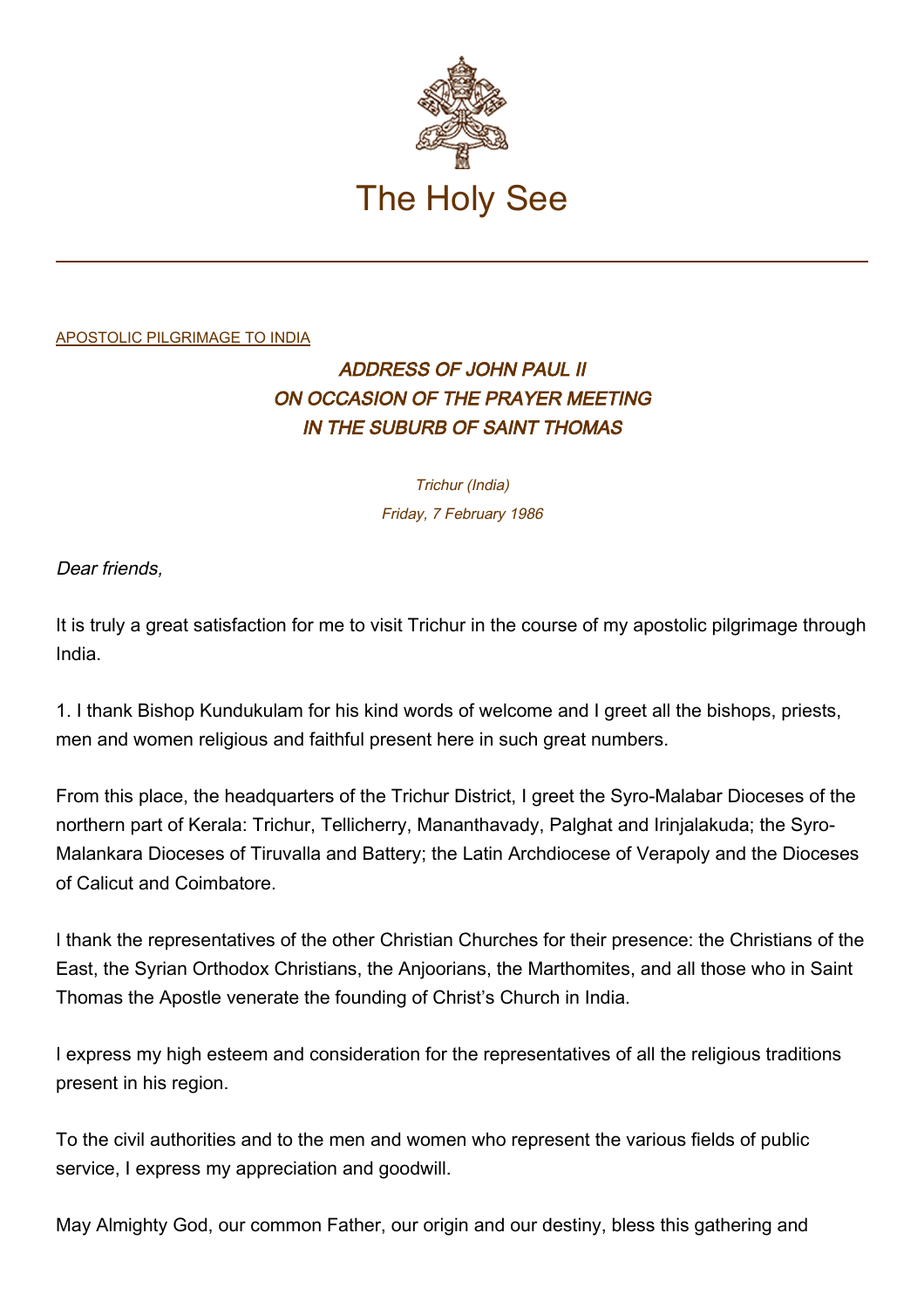inspire us with true sentiments of mutual regard and love for all our fellow human beings, for the construction of a more just and peace-loving world!

2. Brothers and sisters in Christ, how true are the words of the Psalmist: "Behold, how good and pleasant it is when brethren dwell in unity" .

When you recited the Creed in your own language, Malayalam, I gave thanks to Almighty God for your profession of faith. The faith in the Risen Lord which, according to tradition, the Apostle Thomas brought to these shores, lives on in your minds and hearts. For this reason, with Saint Paul: "I give thanks to God always for you because of the grace of God which was given you in Christ Jesus" .

Today, when I lit the lamp in your midst with the torch carried here from Crangannore by your young people, I recalled how, through the preaching of the Apostles, Christ has been made known as the Light of the Nations, the Light of the world. Jesus himself said: "I am the light of the world; he who follows me will not walk in darkness, but will have the light of life" .

Is it not right for me, the successor of Peter, called to the ministry of the service of unity, to give thanks that this light has been shining in this land since the earliest years of Christianity itself? Shall I not praise God that down through the centuries your forefathers have endeavoured to walk in this light and to let it guide their steps? Shall I not pray to God with all of you that this light may shine still and enlighten you today – and your children tomorrow – so that your lives may be filled with the presence of him who "enlightens every man"?

3. Brothers and sisters in Christ, today the Lord is calling you to cherish the faith and to profess openly the commitment to the Lord which you and your ancestors have made. Today, Christ, the Light of the world, is calling you to allow that light to shine ever more clearly through the testimony of your lives and the good works by which you witness to the authenticity of your Christian life. For light is not light unless it shines and lights up the world about it.

You are called then to let this light brighten your hearts and your homes. May this be so fully accomplished that you may truly be "children of the light", walking always in the light.

Only then will the light of Christ shine on all that you do and on all those who come into contact with you: your neighbourhood, your world of work, of study, of art, of committed service to the national and local communities. This will also be indicated symbolically in the foundation stones and memorial slabs that I am about to bless.

4. Christ, the Light of the Nations, is in a special way the light of every Christian family, of every Christian home. We have been reminded of this in the suggestive gesture of the newly married couples who have renewed here their marriage promises. We have been witnesses of the pledge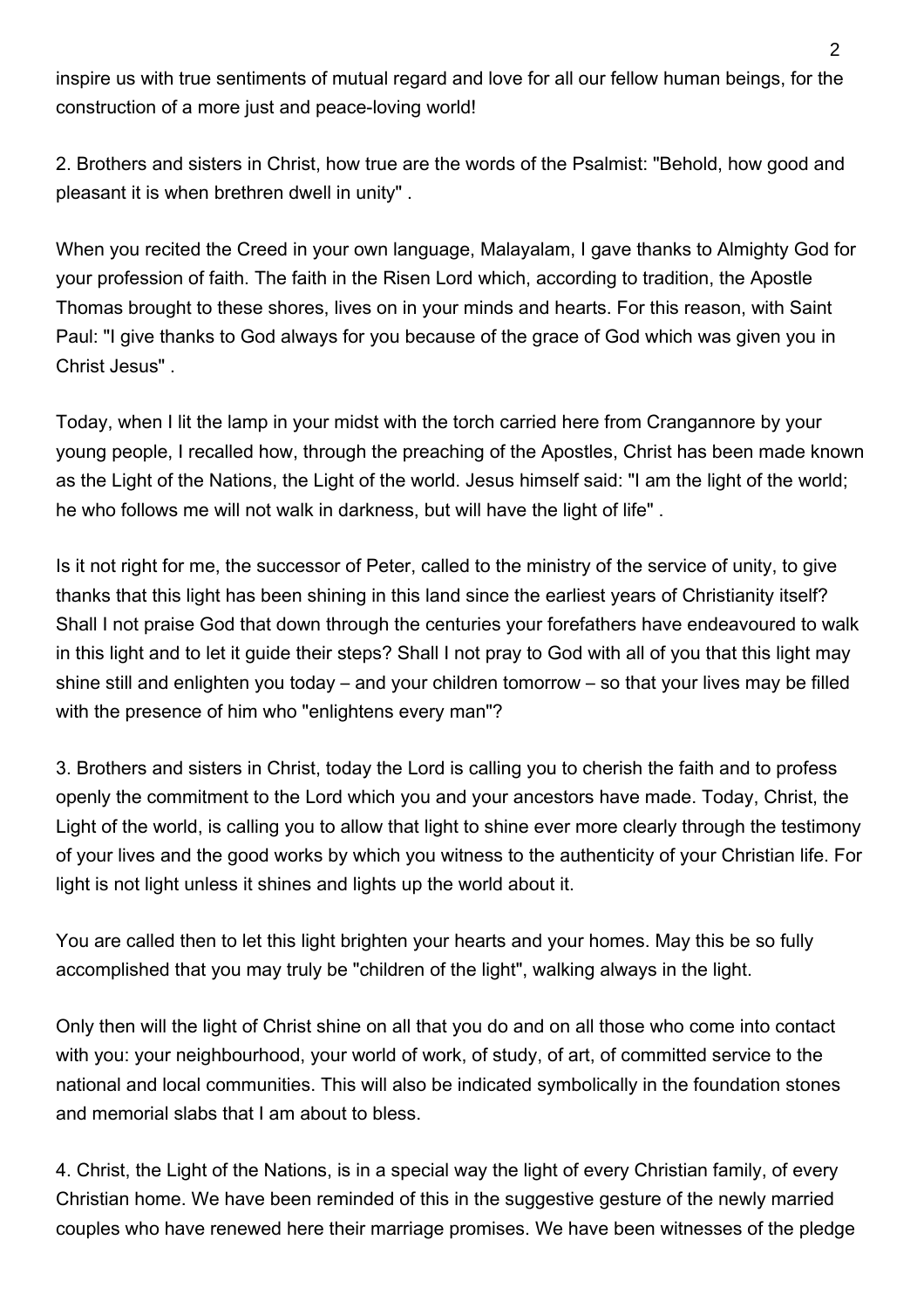they have taken: "to live from this moment to death with mutual love, mutual trust and united mind".

We who have witnessed their pledge are called upon to offer the support of our prayers for its fulfilment. I assure them and all the families of Kerala and of India that they have a particular place in my prayers.

The healthy condition of family life is essential to the well-being of individuals and of society . I am aware that family life in India has traditionally enjoyed the highest esteem and care. Yet today the family is often beset by difficulties of various kinds. People sensitive to the true needs of society will certainly indicate the safeguarding of marriage and family life as requiring urgent attention.

This is a grave concern of all religious traditions and of all sectors of civil society. In this respect the Holy See has published a "Charter of the Rights of the Family", addressed to governments, international organisations, to families themselves and to all who are concerned with the good of the family. The rights of families enunciated in the Charter are based on the common values of all humanity. It is the Holy See's ardent hope that this document may serve as a point of reference in a world-wide effort to uphold and strengthen the family as the fundamental cell of society and the primary environment for the personal and social development of individuals.

5. I draw your attention to one of the various principles expressed in the preamble of the Charter: "the family constitutes, much more than a juridical, social and economic unit, a community of love and solidarity, which is uniquely suited to teach and transmit cultural, ethical, social, spiritual and religious values, essential for the development and well-being of its own members and of society".

Family life in Kerala and in India has been and continually strives to be just such a community of love and solidarity, and I encourage you to defend and promote the institution of the family.

In particular, Christian families are called to establish their identity and role upon God's will for family life. In essence "the family has the mission to guard, reveal and communicate love, and this is a living reflection of and a real sharing in God's love for humanity and the love of Christ the Lord for the Church his bride" .

Christian families of Kerala, do not forget that your homes are the ideal place for experiencing God's love and making it known! I was pleased to learn that among the Saint Thomas Christians there existed a tradition of whispering the name of Jesus in the ears of a new-born baby, together with its own name.

Is it not necessary to continue such traditions today when a truly Christian formation of the young is more urgent than ever? Are not such traditions the genuine expression of the spiritual and human values on which your Christian families are built? Is it not a magnificent form of parental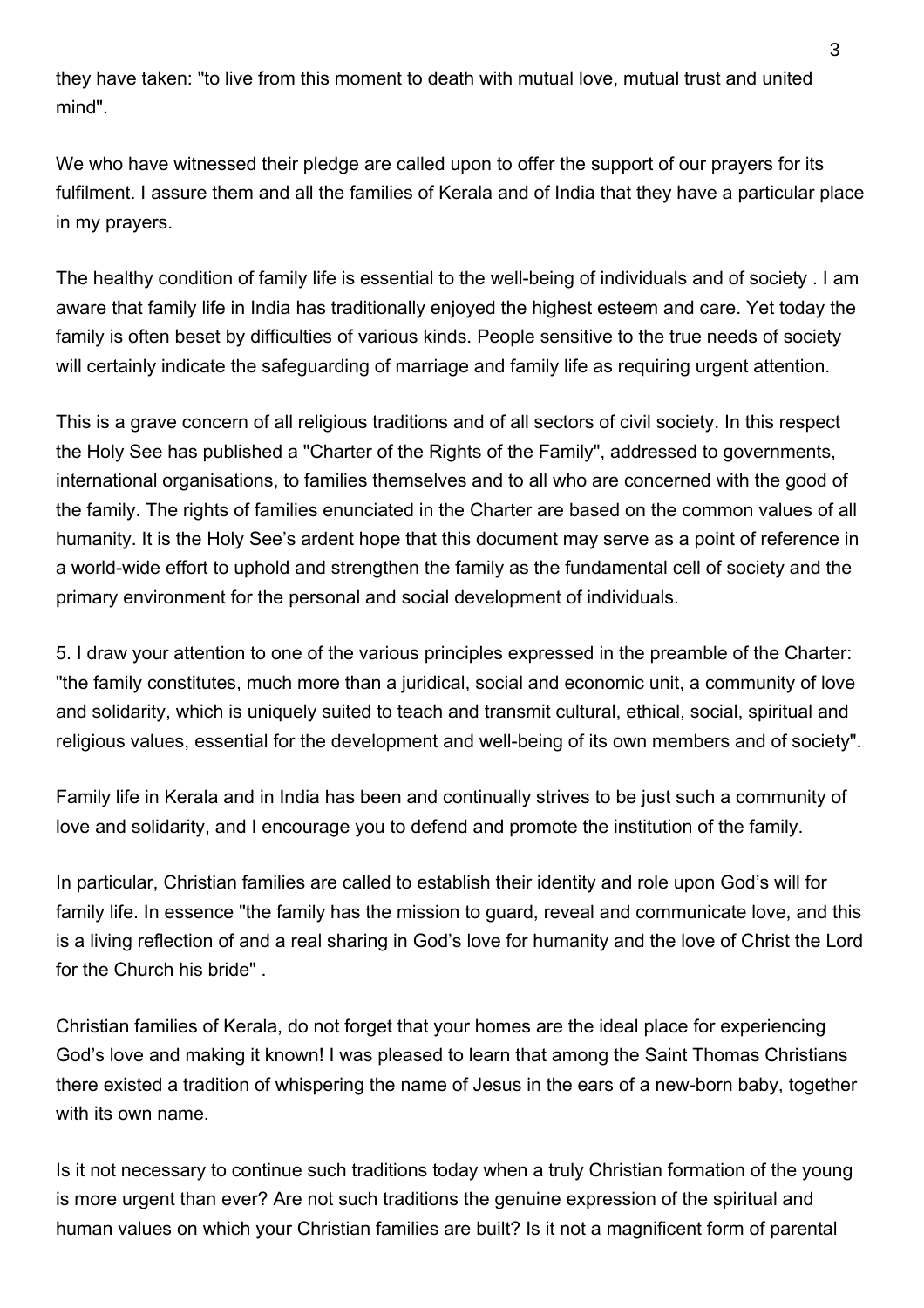love for you to transmit to your children from their earliest years a deep love of our Lord Jesus Christ, to teach them how to pray, to teach them the truths of the catechism, to introduce them into the life of the Church?

May your families be blessed with unity, love and mutual support!

6. To the young people I wish to say: love your families and your country. Love the Church and share ever more fully in her life.

Some of you have carried the torch of light from Crangannore and a picture of Saint Thomas from Palayur. The Pope invites the young people of Kerala and of India to see in this symbol the need, your responsibility, to offer light, brotherhood, hope and solidarity to your contemporaries and to all those who search for the truth. You aspire to a better world. A more just, more peaceful, more humane world is possible – but it must be constructed step by step. In this process, your ideals, your energies, your faith are needed. Let Christ be your light!

7. The Diocese of Trichur, in co-operation with the Government's housing scheme for the poor, is donating a large number of houses to people in need. You have expressed the wish that I should hand over the key of one of the houses as a token of what is being done and of what still remains to be done. Here is a sign of development, the result, of praiseworthy collaboration for the benefit of society as a whole.

This particular gesture underlines the connection between socio-economic realities and the promotion of the dignity and total vocation of the human person . For individuals and families effectively to enjoy the degree of stability and freedom necessary for personal growth, certain minimum standards of living and working are absolutely required. There is an increasing awareness in the world that progress is not the exclusive right of some privileged individuals or even nations, but that the benefits of development should extend to all. In a world of great inequalities, where patterns of thought and behaviour change ever so slowly, it is imperative that all sectors of society feel duty-bound to has ten the achievement of that measure of social justice which consists in ensuring the basic necessities of life for every citizen. The efforts of governments and other agencies in this field are to be encouraged.

The role of religious bodies in this matter is above all to enlighten consciences regarding social rights and duties, and to ensure that human dignity and the spiritual nature of human life and activity are everywhere recognised and promoted. This is the work of justice which we must carry out under the inspiration of charity .

8. Dear people of Trichur, and friends from all parts of Kerala: Christ, the Light of the Nations, came into this world through his Immaculate Virgin Mother, Mary. I know how fervent you are in your devotion to her. I wish to encourage you in this.